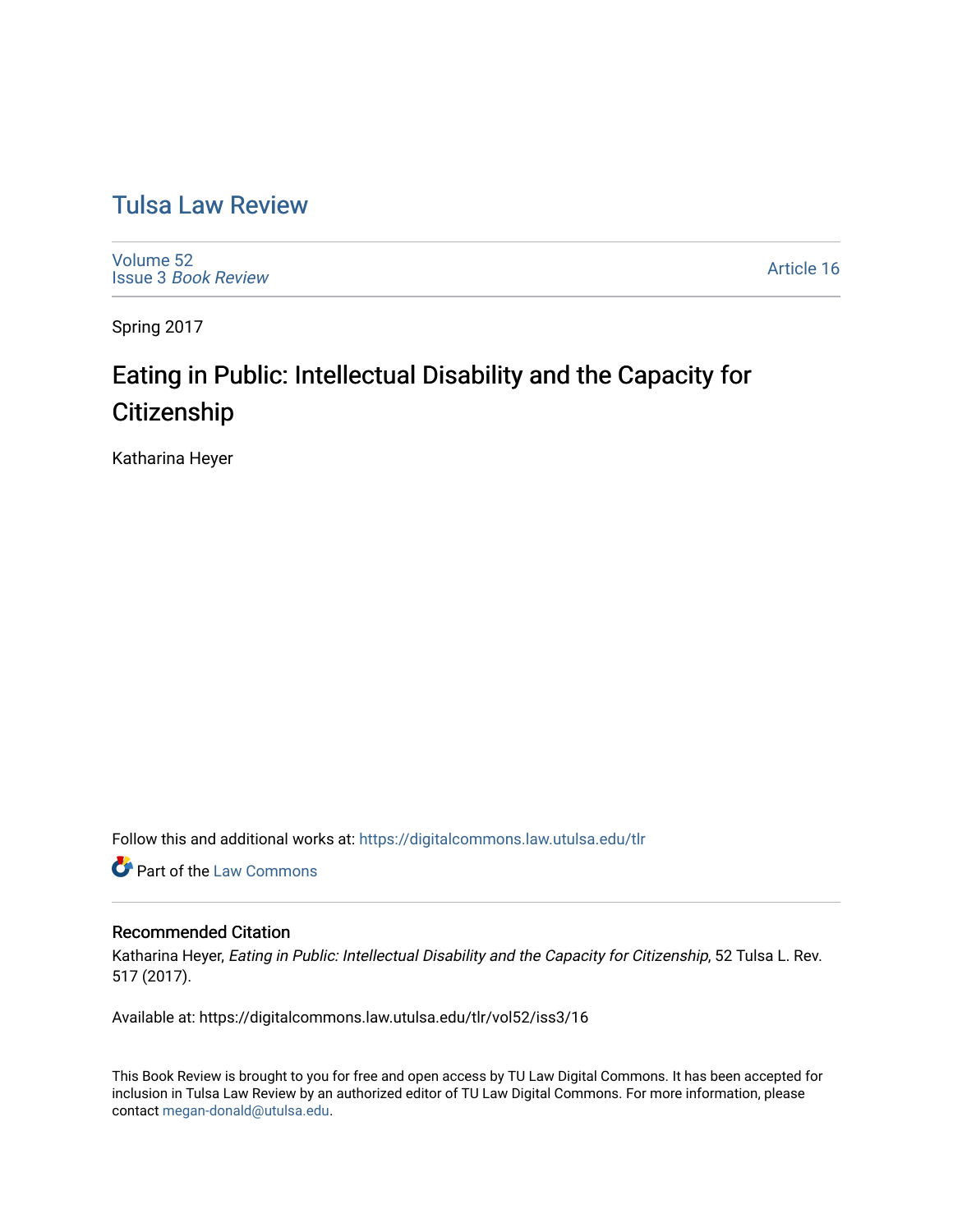### **EATING IN PUBLIC: INTELLECTUAL DISABILITY AND THE CAPACITY FOR CITIZENSHIP**

### Katharina Heyer<sup>\*</sup>

### STACY SIMPLICAN, THE CAPACITY CONTRACT: INTELLECTUAL DISABILITY AND THE QUESTION OF CITIZENSHIP (UNIVERSITY OF MINNESOTA PRESS 2015) PP. 192. PAPERBACK \$25.00.

"I, David Rector, want my voting rights restored, immediately."<sup>1</sup>

David Rector's struggle to have his voting rights restored in time for this year's presidential election was featured in a recent NPR newscast outlining the deliberate disenfranchisement of tens of thousands of Americans with mental disabilities.<sup>2</sup> In most cases, this is due to state laws or state constitutional amendments restricting the right to vote to persons by reason of mental incapacity, as stipulated by the Voting Rights Act. <sup>3</sup> Common rationales given for these restrictions include the prevention of voter fraud, by ensuring that mentally incompetent persons are not manipulated into voting for other people's preferences.<sup>4</sup> They also include a concern over the democratic process itself: the need to protect the validity of the vote by distinguishing voters who make deliberate choices and express political preferences to affect the election results from those who do not understand the nature and purpose of voting.<sup>5</sup> Thus, the capacity to reason and to deliberately engage in political processes becomes a central tool for denying equal citizenship to Americans with disabilities.

In David Rector's case, it was his status of being placed under legal guardianship after a brain injury left him unable to walk or speak that automatically lost him

<sup>\*</sup> Associate Professor of Political Science and Law & Politics, University of Hawai'i

<sup>1.</sup> Pam Fessler, *Disabled and Fighting for the Right to Vote*, NPR (Sept. 4, 2016, 6:00 AM). [http://www.npr.org/2016/09/04/492430780/disabled-and-fighting-for-the-right-to-vote.](http://www.npr.org/2016/09/04/492430780/disabled-and-fighting-for-the-right-to-vote) 

<sup>2.</sup> *Id.*

<sup>3.</sup> States may enact laws denying the right to vote to people "by reason of criminal conviction or mental incapacity." Federal Voting Rights Act, 52 U.S.C.S. [§ 20507\(3\)\(B\).](http://www.law.cornell.edu/uscode/text/42/1973gg-6) 

<sup>4.</sup> Fessler, *supra* note 1.

<sup>5.</sup> *Id.*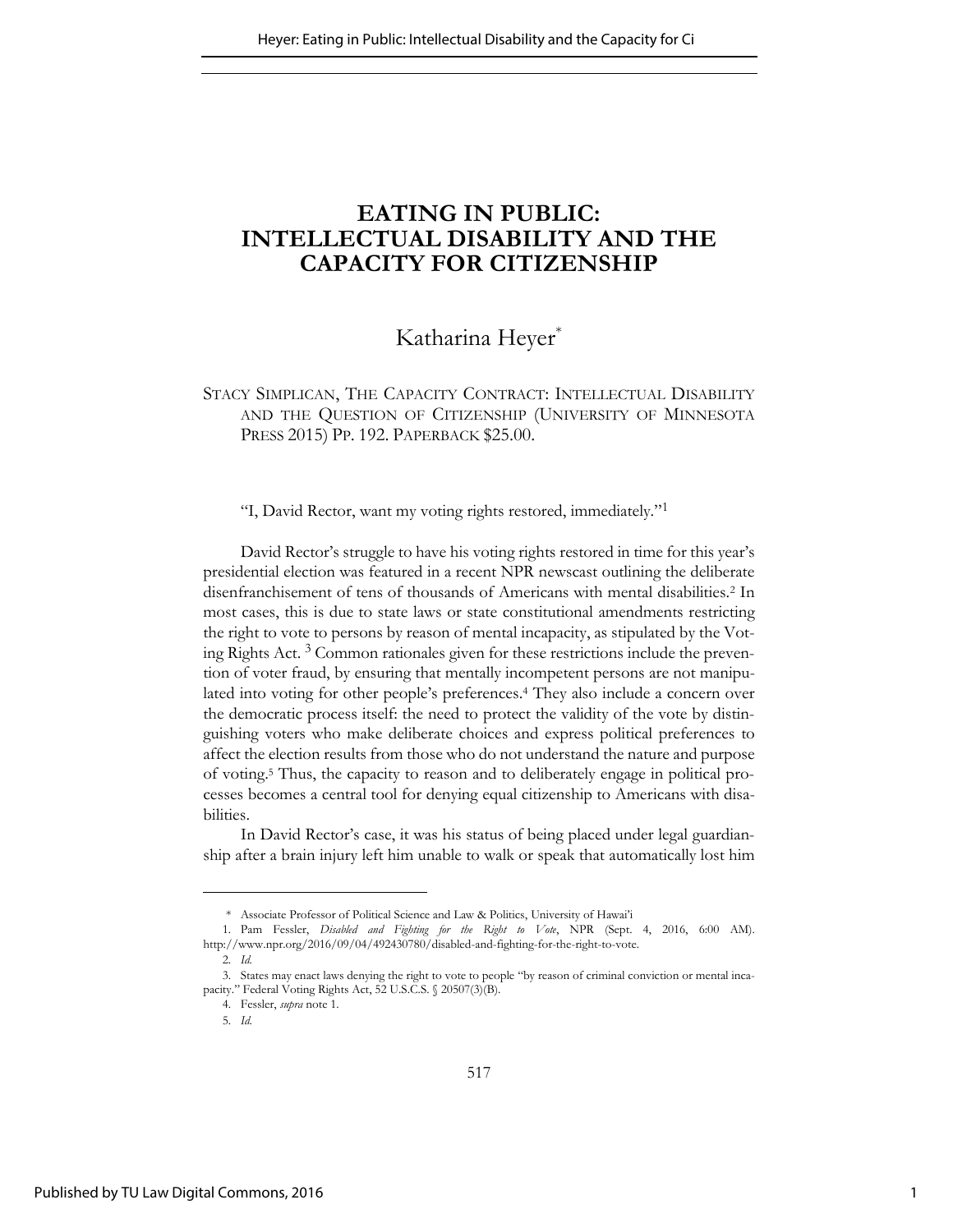518 *TULSA LAW REVIEW* [Vol. 52:517

the right to vote.<sup>6</sup> He used the electronic voice on his eye-tracking device to petition a judge.<sup>7</sup> His ability to communicate was a key factor in the eventual restoration of his voting rights: most state laws demand that individuals with guardians wishing to have their voting rights restored must be able to express those wishes directly to an officer of the court.<sup>8</sup>

During the 2012 presidential election, another voter under guardianship, Clinton Gode, made national news in his demands to have his voting rights restored. Appearing before a probate judge, he had to answer questions about the voting process, where he got his news, which candidate he preferred, and, most pressingly, whether other people ever tried to tell him how to vote—to which he replied, "Yeah, but I don't listen to them."<sup>9</sup>

This concern with mental capacity—the ability to reason, deliberate, and understand the voting process—animates much of Stacy Simplican's, *Capacity Contract*, an important and necessary contribution to our thinking about citizenship and disability. Simplican's book examines our public and private anxieties over disability, specifically intellectual disability, as they inform the demands of political participation. How are we to participate in politics without the ability to reason? What assumptions about people with intellectual disabilities have normalized their exclusion from voting and other institutions of citizenship?

While voting is not a case study, Simplican examines (more about this later in this essay) and raises important questions of how we arrived at notions of mental capacity and citizenship in the first place. Many of the voter qualifications that disenfranchise people with reduced mental capacity hail from the nineteenth and early twentieth centuries when states ran large-scale asylums and mental hospitals and subjected people deemed "idiots," "morons," and "feebleminded" to eugenic policies. Today, all but eleven states have disability-related voting restrictions that ban people under guardianship or judged to be incompetent.

And yet, legal guardianship status has very little to do with the capacity to vote, and guardianship hearings rarely include inquiries into a person's understanding of voting issues.<sup>10</sup> Rather, guardianship centers on the ability to make decisions and meet basic needs for food, clothing, and shelter due to a disability. In many cases, individuals may be placed under guardianship when they were unable to take care of themselves during a psychiatric crisis. This does not mean that they lack an understanding of how elections work, or what issues are at stake with their vote. And yet, people with intellectual disabilities are routinely challenged at the polls, asked to take tests, or answer questions not required of other voters.<sup>11</sup>

<sup>6.</sup> *Id.*

<sup>7.</sup> *Id.*

<sup>8.</sup> *Id.*

<sup>9.</sup> Deanna Pan, *Protecting the Voting Rights on People with Mental Disabilities,* MOTHER JONES (Nov. 5, 2012, 5:02 PM), http://www.motherjones.com/politics/2012/11/voting-rights-mental-disabilities.

<sup>10.</sup> Bazelon Center for Mental Health Law, *Vote, It's Your Right: A Guide to the Voting Rights of People with Mental Disabilities* 12 (2016), (http://www.bazelon.org/Where-We-Stand/Self-Determination/Voting/Voting-Policy-Documents.aspx).

<sup>11.</sup> *Id.* at 6-8.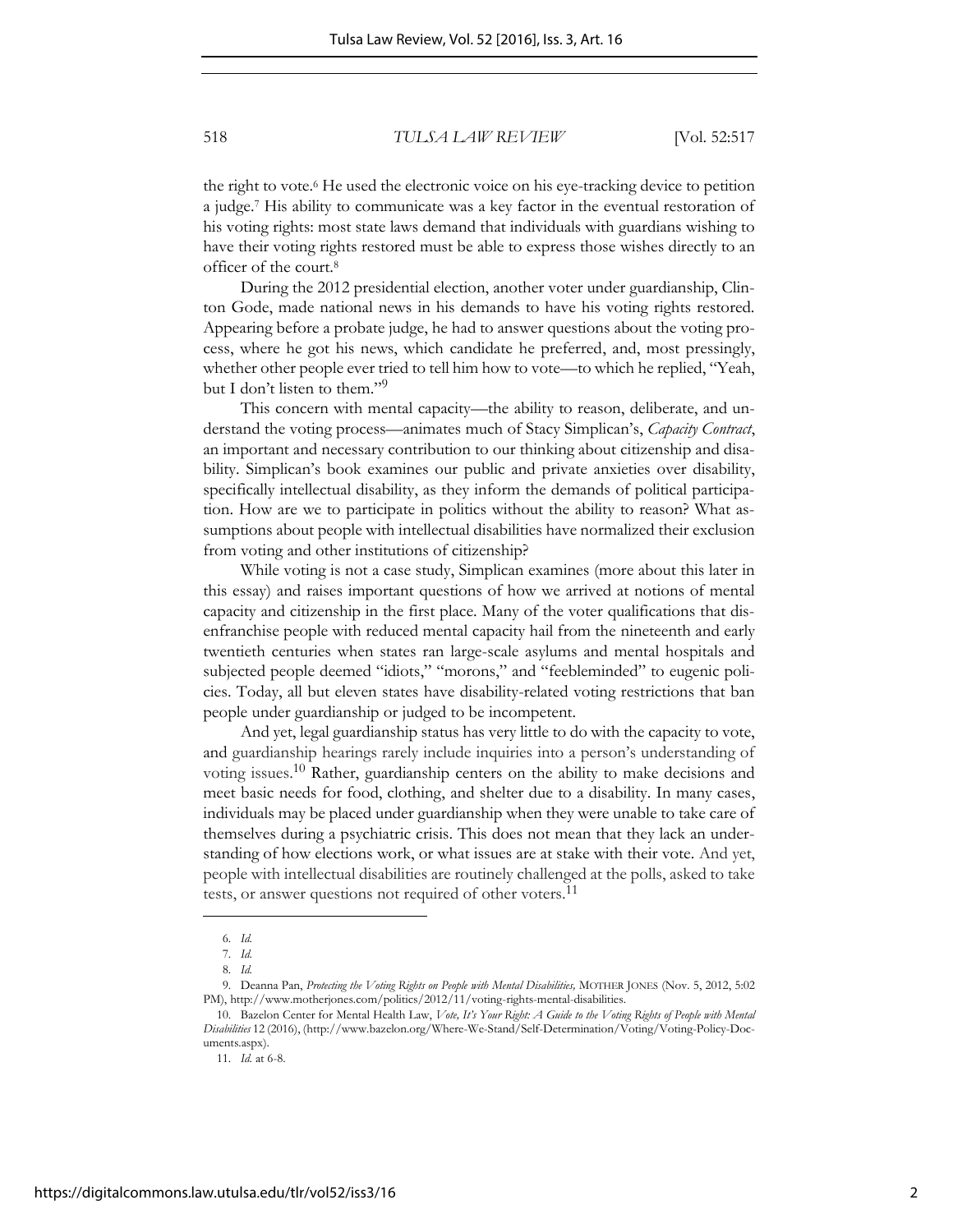#### 2017] *EATING IN PUBLIC* 519

In the *Capacity Contract*, Simplican argues that our anxieties about disability are inherently political, "as disability reveals a deep discrepancy between the ways we conceptualize the demands of political participation and the actual range of ways people act politically."12 We idealize cognitive capacity as a necessary democratic resource and base political membership on a threshold level of capacity, excluding anyone who falls below. The capacity contract thus becomes one of domination and erasure, and echoes analogous critiques of liberal democratic theory posed by Pateman's *Sexual Contract*<sup>13</sup> and Mills' *Racial Contract.*<sup>14</sup> Pateman poses men's domination over women's bodies as the basis of fraternal equality, while Mills examines white supremacy at the heart of the social contract. For example, when Chief Justice Taney ruled on the question of citizenship for freed slaves in *Dred Scott v. Sandford*, he assumed the exclusion of non-Europeans as a given.<sup>15</sup> Jefferson's promise that "all men are created equal" did not have to qualify that he only considered "white men" as included in the Declaration of Independence.<sup>16</sup>

Simplican expands this analysis by locating similar assumptions about intellectual capacity as a prerequisite for democratic citizenship. The capacity contract not only denies citizenship for people without capacity, but also frames the category of inclusion for others. Thus, when women and non-whites were protesting their exclusion from the social contract they demonstrated their intellectual capacities as evidence for admittance.<sup>17</sup> The women's suffrage movement, for example, successfully deployed disability to justify their cause. Women challenged their exclusion from the vote by pointing to the ways they were grouped together with "idiots, criminals, and the insane," and marshaled evidence of their intellectual capacities to distinguish themselves from those less deserving.<sup>18</sup> As long as there was somebody left to occupy the category of the "truly incompetent," women could safely exit the category of the disenfranchised and leave the boundaries of citizenship intact.<sup>19</sup>

Social movements thus work within the confines of the capacity contract by criticizing the racist and sexist institutions that emerge from it, rather than challenging its capacity-based prerequisites.<sup>20</sup> Simplican contends that this goes for the contemporary disability rights movement as well: it challenges assumptions about disability, and demands inclusion into the categories of citizenship on the basis that

<sup>12.</sup> STACY SIMPLICAN, THE CAPACITY CONTRACT: INTELLECTUAL DISABILITY AND THE QUESTION OF CITIZENSHIP 3 (2015).

<sup>13.</sup> CAROLE PATEMAN, THE SEXUAL CONTRACT (1988).

<sup>14.</sup> CHARLES W. MILLS, THE RACIAL CONTRACT (1997).

<sup>15.</sup> Scott v. Sanford, 60 U.S. 393 (1857).

<sup>16.</sup> *Id.* at 407.

<sup>17.</sup> SIMPLICAN, *supra* note 12, at 64.

<sup>18.</sup> Douglas Baynton, *Disability and the Justification of Inequality in American History*, THE NEW DISABILITY HIST.: AM. PERSP. 33 (2000). *See also* Rabia Belt, *Outcasts from the Vote: Women*'*s Suffrage and Mental Disability* (Law & Society Annual Meeting Conference Paper, 2015) (Oct. 14, 2016) (unpublished paper) (available at https://www.law.berkeley.edu/wp-content/uploads/2016/10/Paper-Belt.pdf).

<sup>19.</sup> Belt, *supra* note 18, at 24-27.

<sup>20.</sup> SIMPLICAN, *supra* note 12, at ch. 3. *See also* Baynton, *supra* note 18, at 50-51.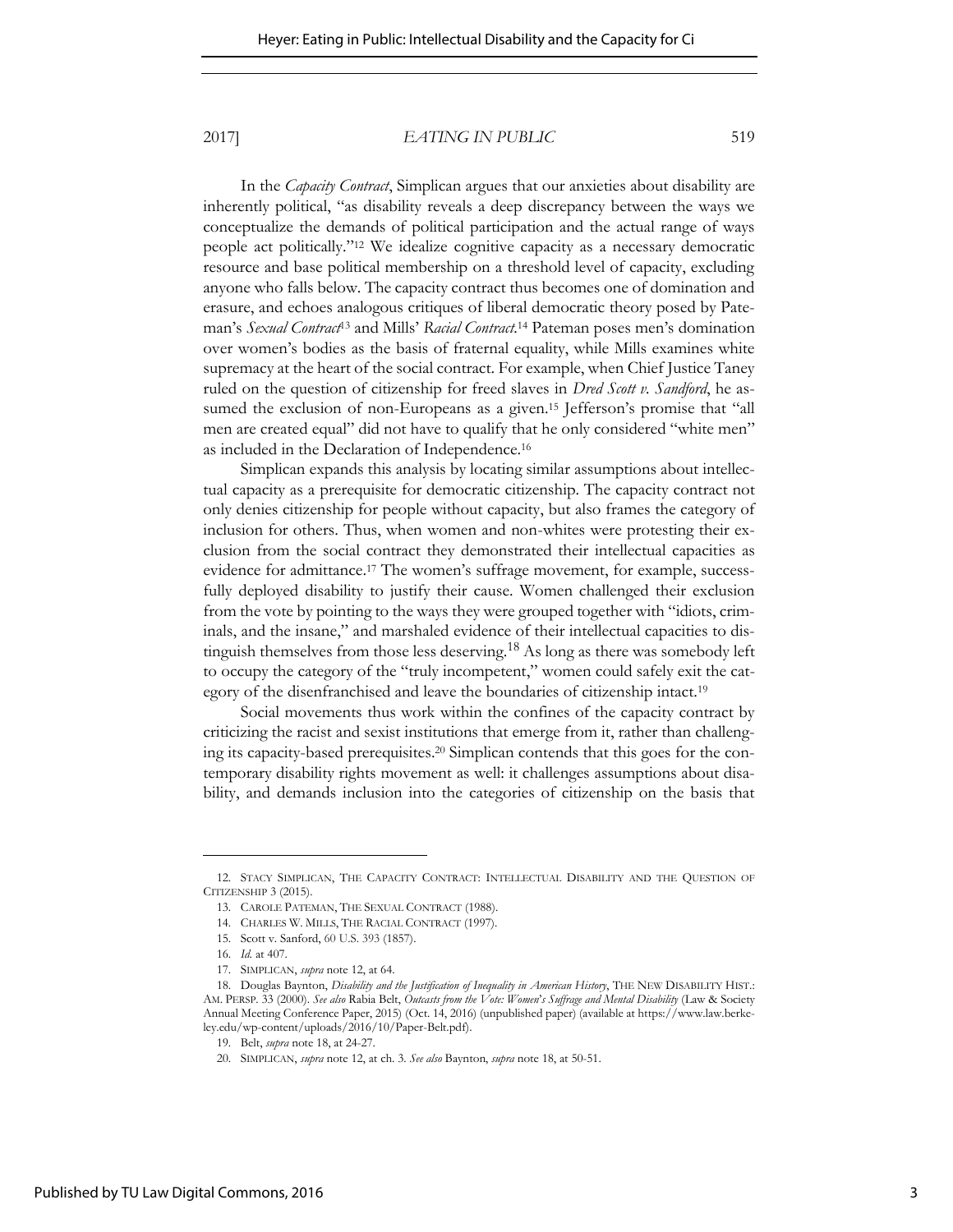520 *TULSA LAW REVIEW* [Vol. 52:517

people with intellectual disability are able of reflection and consent.21 While the assertion of rights and the demolition of stereotypes about intellectual disability is an important political project, Simplican worries that to embrace people with marginal intellectual disabilities will only serve to re-inscribe the capacity contract for those with more profound disabilities.<sup>22</sup> While women and nonwhites may be able to mobilize against wrongful ascription of irrationality and incapacity, people with intellectual disabilities are the last ones left to occupy the category.<sup>23</sup>

This elegantly written book offers a deep analysis of the origins of the capacity contract in political philosophy, particularly in the work of John Locke's *Second Treatise of Government* (1689), and, *Essay Concerning Human Understanding* (1690), as well as John Rawls *Theory of Justice* (1971). Simplican continues to trace the capacity contract in the work of contemporary philosophers such as Martha Nussbaum, Iris Marion Young, and Eva Feder Kittay, who theorize a politics of care, dependency, and vulnerability but still echo ableist assumptions in regards to capacity.<sup>24</sup> *The Capacity Contract* is an important addition to a growing literature on intellectual disability and American citizenship, captured most prominently by Allison Cary's comprehensive history of the civil rights struggle of people with intellectual disabilities.<sup>25</sup>

Disability historians will appreciate Simplican's close analysis of the ways the capacity contract found its way into eugenic philosophy and the development of the residential institutions, psychiatric hospitals, and of a professional class that could identify and measure intellectual capacity. She explores the work of French scientist Gaspard Itard, who sought to test Locke's theories of rationality by "civilizing" the famous "wild child," Victor of Aveyron, and who then influenced the work of British medical doctor John Langdon Down, after whom Down syndrome is named, and who contributed to the growth of "idiot asylums."26 In the United States, anxiety over the uncontrollability of feeblemindedness led to Henry Goddard's eugenic theories, which provided the foundation of *Buck v Bell*, and which Simplican sees as a larger anxiety over the "American ideal of self-government and whether disability could be sufficiently purged to enable this idea to flourish."<sup>27</sup>

Simplican sees the capacity contract as more than just a source of erasure and domination: she locates it simultaneously as a source of solidarity and shared vulnerability.28 This is the flip side to the contract, which "sees incapacity as essential to human life and thus bases democratic solidarity on shared human vulnerability."<sup>29</sup>

<sup>21.</sup> SIMPLICAN, *supra* note 12, at 95-99, 118-35.

<sup>22.</sup> *Id.* at 69.

<sup>23.</sup> *See* Baynton, *supra* note 18.

<sup>24.</sup> *Id.* at 84-91; MARTHA NUSSBAUM, FRONTIERS OF JUSTICE: DISABILITY, NATIONALITY, SPECIES MEMBERSHIP (2009); Iris Marion Young, *Taking the Basic Structure Seriously*, 4 PERSP. IN POL. 91 (2006); EVA FEDER KITTAY, LOVE*'*S LABOR: ESSAYS ON WOMEN, EQUALITY, AND DEPENDENCY (Routledge 1999).

<sup>25.</sup> ALLISON C. CAREY, ON THE MARGINS OF CITIZENSHIP: INTELLECTUAL DISABILITY AND CIVIL RIGHTS IN TWENTIETH-CENTURY AMERICA (2009).

<sup>26.</sup> SIMPLICAN, *supra* note 12, at 47-63.

<sup>27.</sup> Buck v. Bell, 274 U.S. 200 (1927); SIMPLICAN, *supra* note 12, at 59.

<sup>28.</sup> SIMPLICAN, *supra* at 12.

<sup>29.</sup> *Id*.